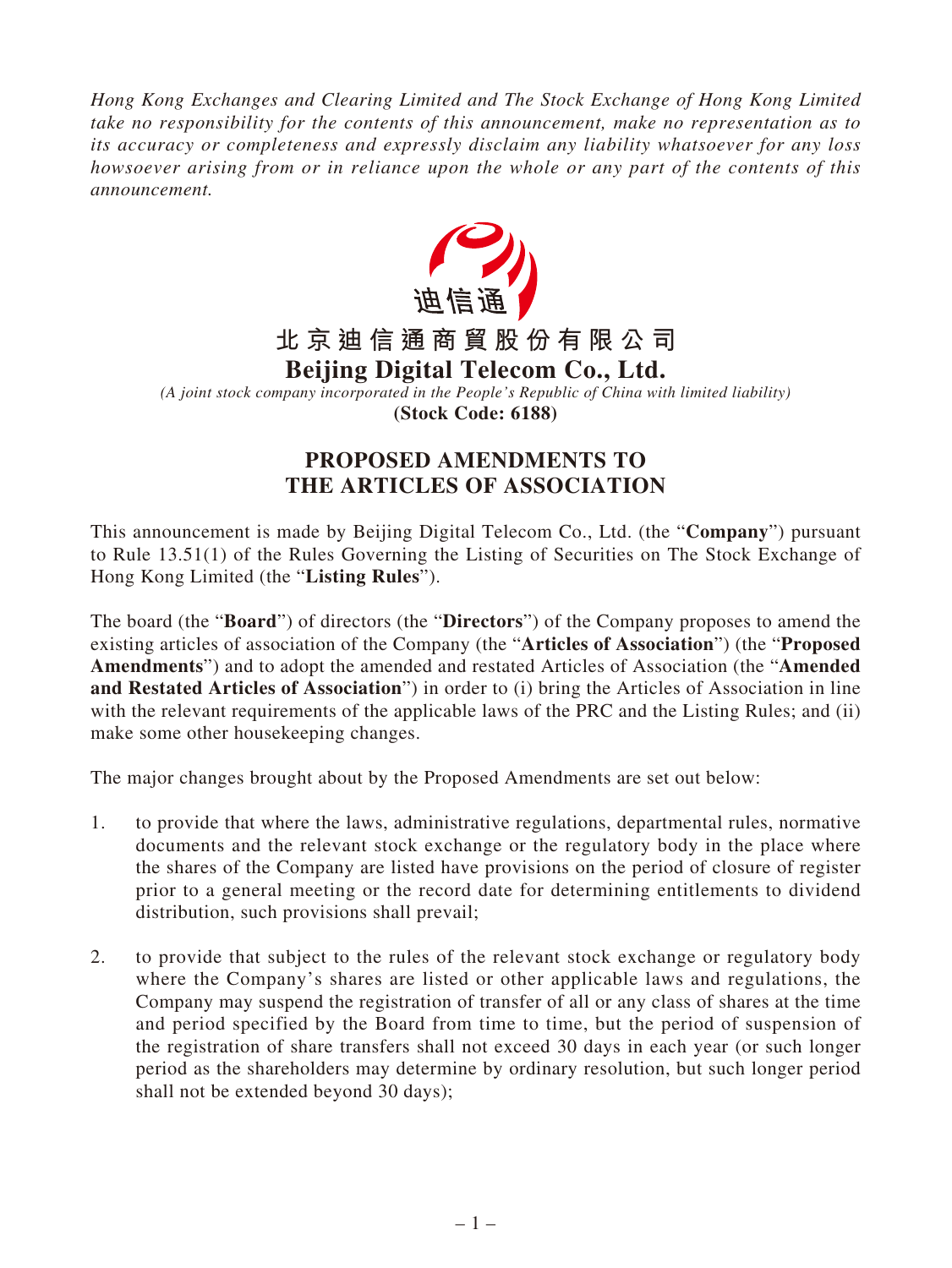- 3. to provide that the Company shall make available the register of shareholders of the Company ("**Shareholders**") at its Hong Kong office for inspection, free of charge, by the public and Shareholders in accordance with requirements of the Listing Rules, except when the Company suspends the registration of share transfers in accordance with the Articles of Association, in which case the Company is not required to make available the register of Shareholders for inspection by the public and Shareholders free of charge during such period of suspension of the registration of share transfers;
- 4. to provide that when the Company convenes the annual general meeting, written notices of the meeting shall be provided in no less than 21 calendar days prior to the date of the meeting to notify all the Shareholders registered in the register of shares with respect to the matters to be considered, and the date and the place of the meeting. A written notice shall be given in no less than 15 calendar days prior to the convening of the extraordinary general meeting;
- 5. to provide that where a Shareholder is a legal entity, it is entitled to appoint a person to represent such legal entity to attend and vote at the Shareholders' meetings;
- 6. to provide that if a Shareholder is a recognized clearing house (or its nominee), it may, as it sees fit, appoint one or more persons as its proxy(ies) to attend and vote at any shareholders' meeting or class meeting or creditors meeting. However, if more than one person is appointed, the proxy form shall specify the number and class of the shares relating to each such proxy. Such proxy may exercise the rights of the recognized clearing house (or its nominee) which shall be equivalent to the rights enjoyed by other Shareholders, including the right to speak and vote, as if it is an individual shareholder of the Company;
- 7. to provide that all Shareholders shall have the right to speak and vote at the general meetings, except when any Shareholder should waive his/her voting right on a particular matter, or is restricted to vote only for or against the matter, in accordance with the Listing Rules, in which case such Shareholder should waive his/her voting right or abstain from voting in accordance with the provisions therein;
- 8. to provide that Shareholder(s), individually or jointly holding an aggregate of 10% or more of the shares carrying the right to vote at the meeting shall sign one or more written requests of the same form stating the object of the meeting and requesting that the Board convene an extraordinary general meeting or a class meeting thereof and add resolutions to a meeting agenda;
- 9. to provide that the remuneration of an accounting firm or the manner in which such firm is to be compensated shall be decided by the Shareholders' meeting by ordinary resolution;
- 10. to provide that the Shareholders' meeting shall decide to retain, remove or discontinue the retention of an accounting firm by ordinary resolution; and
- 11. to replace "General Manager" and "deputy general manager" with "President" and "executive president" respectively throughout the Articles of Association.